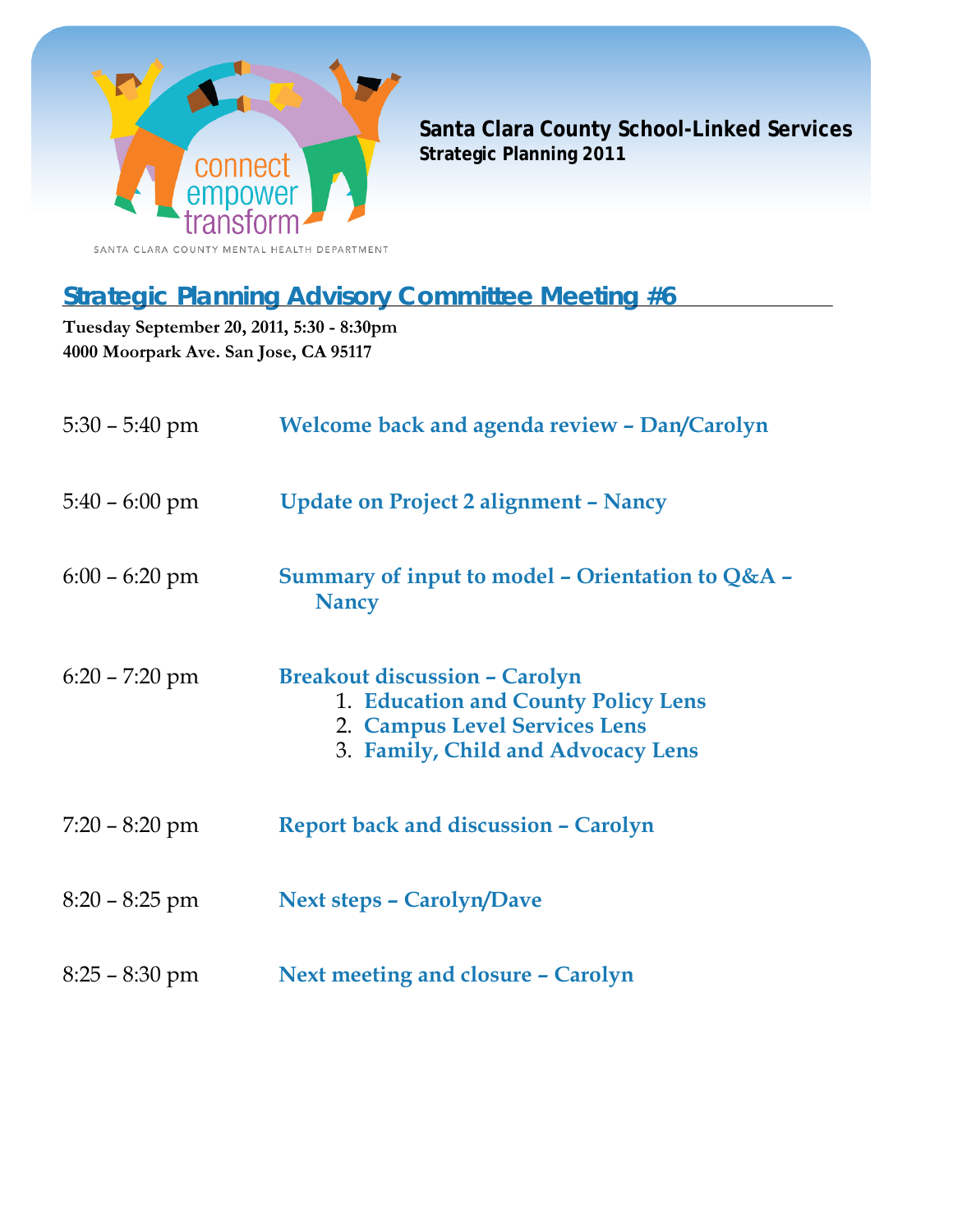

**Santa Clara County School-Linked Services Strategic Planning 2011**

**Strategic Planning Advisory Committee Meeting #5 Notes**

**Thursday, August 25, 2011, 6:30-8:30pm** 

#### Welcome Back and Agenda Review

Nancy welcomed the group, then Carolyn reviewed the agenda and referred the group to the summaries of the previously reviewed initiatives and models posted on the wall.

#### Redwood City Community Schools

Sandra Portasio, Director of School-Community Partnerships, presented on Redwood City Community schools (see handouts)

#### Focus group/Parent Input

- Nancy reviewed feedback from focus group held on July  $15<sup>th</sup>$  with representatives from schools (see handout).
	- There are many difficulties in the school environment because of budget cuts staff is overloaded with work and personnel cuts.
	- Conditions during the last SLS wave were different.
- Enrique reviewed feedback from a Latino Parent focus group conducted at the Board of Supervisor's office (see handout).
	- What would work for SLS is a long term sustained commitment, onsite services coordination and having the whole campus as the subject for services.

#### Proposed SLS model

- Dave shared his thoughts and reasoning for the model (see handout).
	- How can we tap into what already exists in terms of resources and match it up to unmet needs and how we can "un-silo" efforts.
	- Any school group that wants to submit an application should be able to decide what to do in their own way and the count will help.
- Nancy gave an overview of key elements drawn from past meetings and a proposed SLS structured approach (see handout).
	- We need to acknowledge the schools' needs for infrastructure support.

#### "Initial read" and breakout discussion

- An informal vote demonstrated 2/3 of the room supported the proposed model and the remainder had questions to work through in the small group sessions.
- Participants then broke out into 5 small groups organized by topic: 1) Engagement of students, parents and community, 2) Essential service elements, 3) Campus level structure, 4) Governance and oversight, and 5) Technical assistance and supports (see separate handout for detailed results.)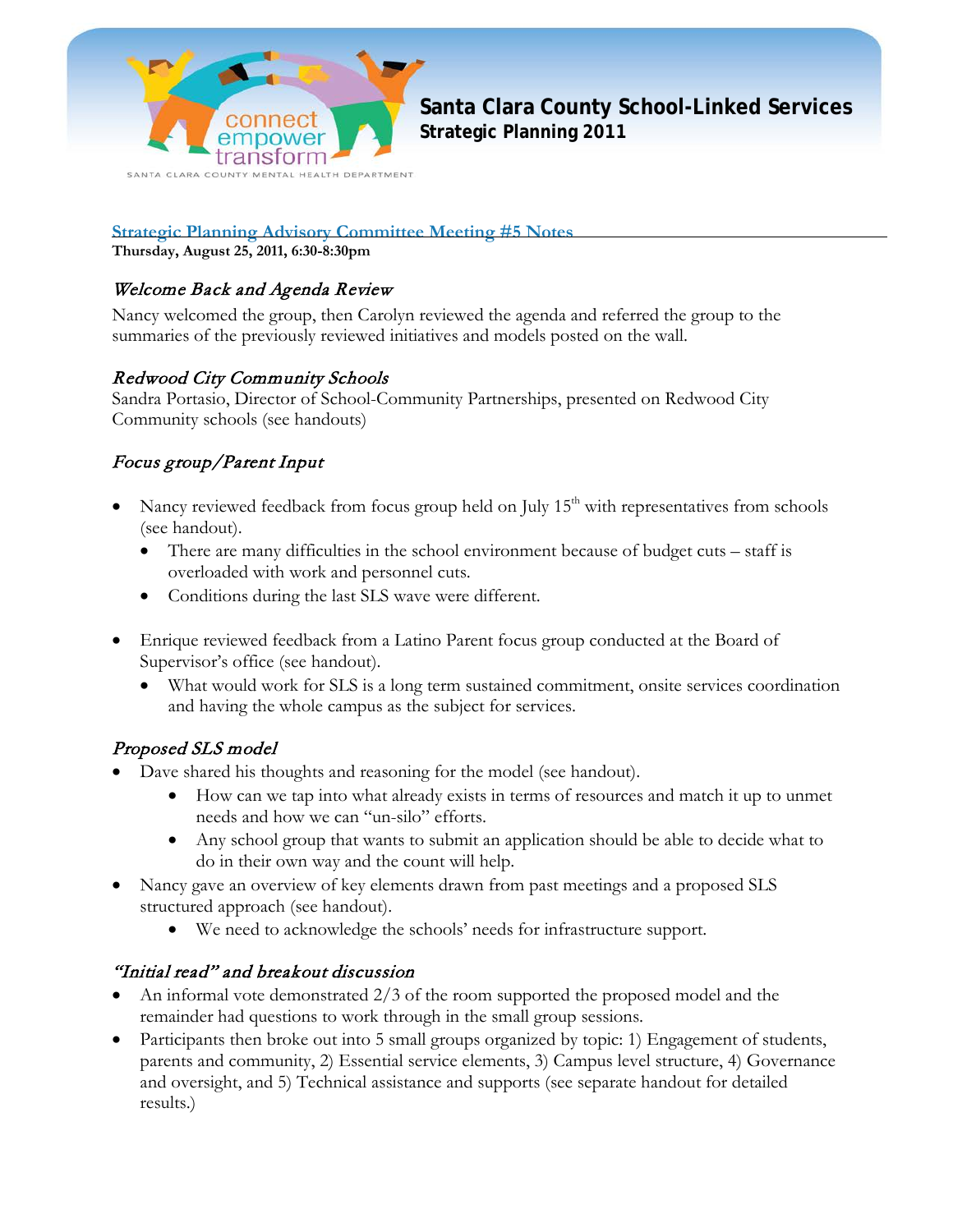#### Next steps

MHD will send out in advance a response to the comments and questions from this meeting, with suggested refinements or options for consideration by the group at the next meeting. Given the amount of material to be covered, the group agreed to meet for 3 hours on Tuesday, September  $20<sup>th</sup>$ from 5:30-8:30pm.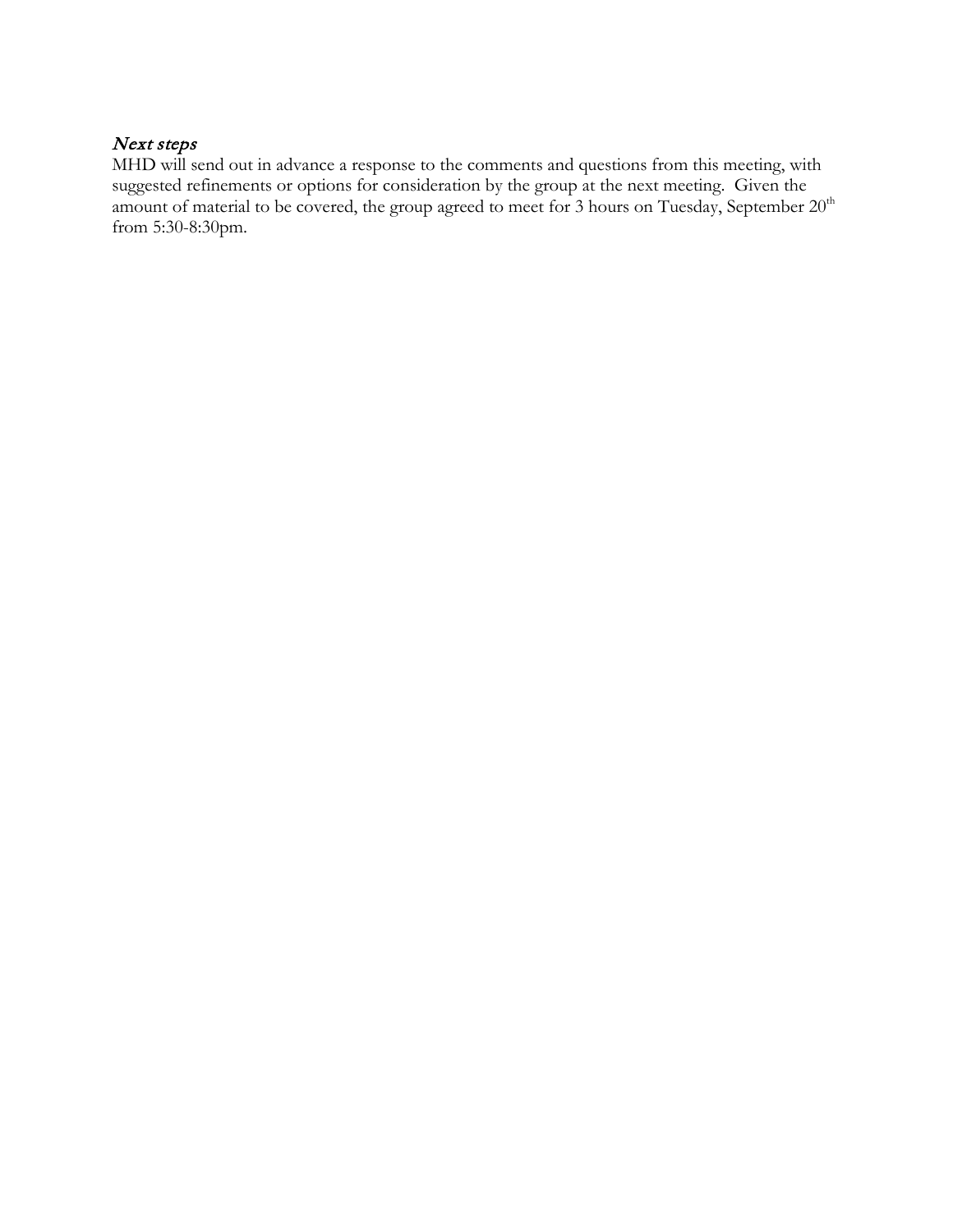| <b>Plan Section</b>       | <b>Feature</b>                | <b>Questions posed by breakout groups</b>                                        | <b>Proposed Response</b>                                                                                                                                                                                                                                           |
|---------------------------|-------------------------------|----------------------------------------------------------------------------------|--------------------------------------------------------------------------------------------------------------------------------------------------------------------------------------------------------------------------------------------------------------------|
| <b>Mission</b>            | ■ Population                  | No questions                                                                     | A. Youth 0-Grade 12, their families, and systems                                                                                                                                                                                                                   |
|                           | ■ Need                        | No questions                                                                     | B. Risk across full spectrum of child/family health and social<br>service needs                                                                                                                                                                                    |
|                           | ■ Site                        | No questions                                                                     | C. Schools explicitly; home and community implicitly                                                                                                                                                                                                               |
| Sponsorship               | ■ Key Players                 | No questions                                                                     | D. Board of Supervisors and local Education leaders, other<br>government entities                                                                                                                                                                                  |
|                           | Convening and<br>facilitation | No questions                                                                     | E. County Board of Supervisors approved planning and<br>facilitation resources for SLS Plan; Key Players would approve<br>be recruited to sponsor SLS Plan implementation.                                                                                         |
| Governance/<br>Leadership | • Policy                      | ■ What is the definition and role for<br>each level of governance?               | F. At executive level is an Operations agreement signed by<br>Superintendent and Board of Supervisors delegated authority<br>agreeing to SLS and parameters outlined; and to mutual<br>agreement to provide leadership to the SLS initiative;                      |
|                           |                               | ■ Who will fill the policy level role?<br>" Which leaders will fill which roles? | G. At campus level is an agreement of Principal and County SLS<br>services administration to provide oversight and leadership<br>support to school-related services and will oversee quality and<br>contracted service performance;                                |
|                           |                               |                                                                                  | H. At service level, the person in the role of service coordinator<br>will manage referrals, consultations with school referring<br>parties, parents, along with the process of insuring that youth<br>are referred to services and services are well coordinated. |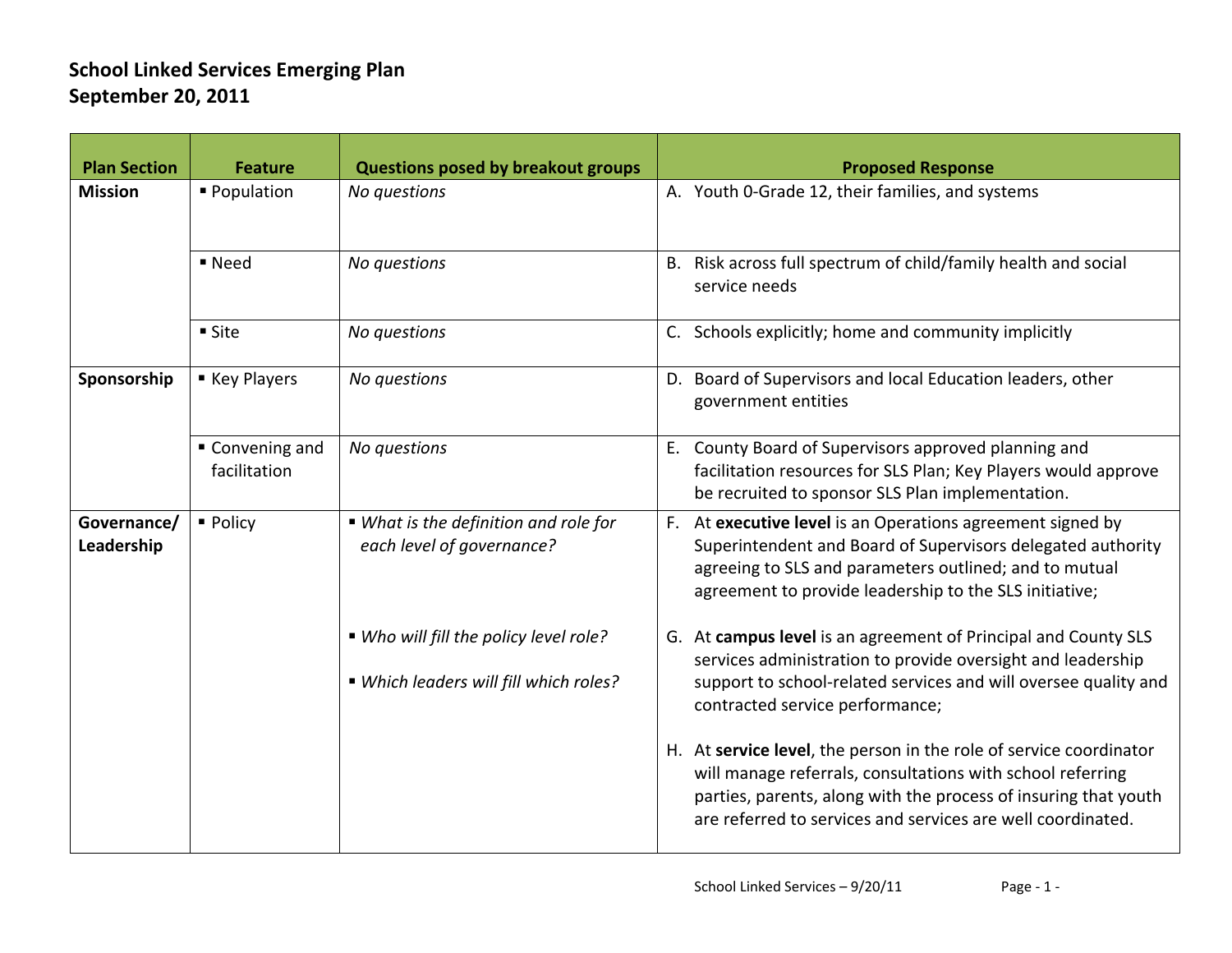| <b>Plan Section</b> | <b>Feature</b>   | Questions posed by breakout groups                                                                                                                                                                             | <b>Proposed Response</b>                                                                                                                                                                                                                                                                                                                                                                                                                                                                                                                                                                                                                 |
|---------------------|------------------|----------------------------------------------------------------------------------------------------------------------------------------------------------------------------------------------------------------|------------------------------------------------------------------------------------------------------------------------------------------------------------------------------------------------------------------------------------------------------------------------------------------------------------------------------------------------------------------------------------------------------------------------------------------------------------------------------------------------------------------------------------------------------------------------------------------------------------------------------------------|
|                     |                  | ■ Where is the accountability?                                                                                                                                                                                 | Accountability will be addressed at all 3 levels of leadership<br>I.<br>within the SLS model through two contractual agreements, an<br>Operational Agreement between Education and County; and a<br>contract between the County and selected providers of<br>services.                                                                                                                                                                                                                                                                                                                                                                   |
|                     |                  | " County agencies and school districts<br>are two very regulated systems. How<br>do we ensure that regulations do not<br>get in the way of establishing<br>infrastructure and providing effective<br>services? | The SLS collaborative structure will emphasize the importance<br>J.<br>of communication and teamwork at all 3 levels of leadership;<br>these 3 levels will ensure that regulations are met while<br>removing barriers that may impede program process or<br>effective service delivery. During negotiations of formal<br>Operations Agreements between school districts and the<br>County, the parties will need to identify their important issues<br>such as confidentiality and sharing of information, etc.                                                                                                                          |
|                     | ■ Administration | No questions                                                                                                                                                                                                   | K. The Administrative team is composed of Education and County<br>campus based leaders; County provides administrative<br>support to service delivery component; Education supports<br>academic functions.                                                                                                                                                                                                                                                                                                                                                                                                                               |
|                     | ■ School         | ■ What type of background does the<br>coordinator have?                                                                                                                                                        | The SLS model requires a clearly defined coordinator function<br>L.<br>on each campus. The Coordinator should have oversight of<br>service delivery and related processes; and ideally would have<br>clinical experience sufficient to provide consultation and<br>management of mental health or other crisis situations that<br>occur on campus. This position would also convene<br>stakeholders (service providers, community groups, parents,<br>etc.), and would collaboratively design a streamlined process<br>to provide coordinated and effective services, facilitate<br>process implementation, and be accountable to agreed |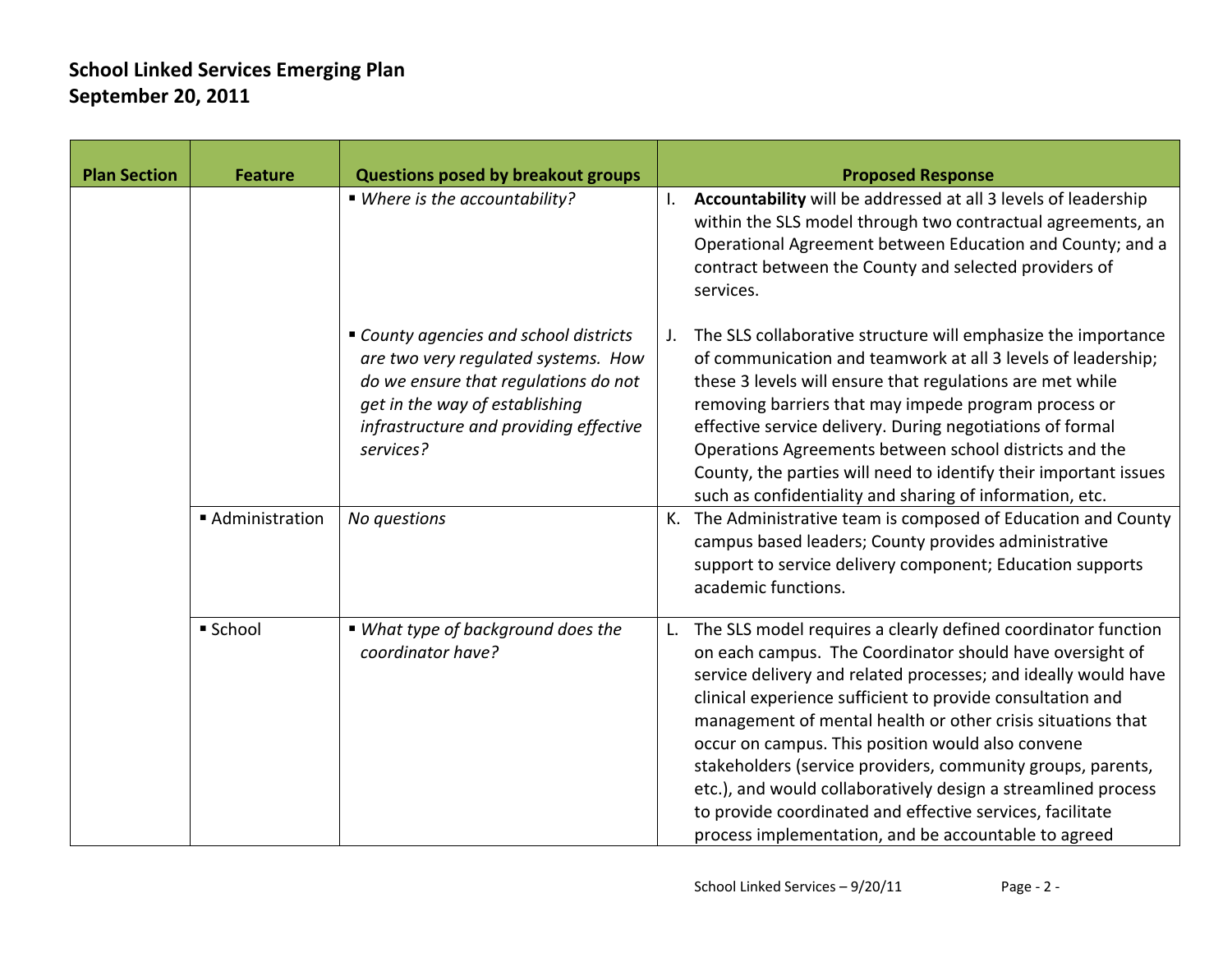| <b>Plan Section</b> | <b>Feature</b> | <b>Questions posed by breakout groups</b>                                                                                    | <b>Proposed Response</b>                                                                                                                                                                                                                                                                                                                                                             |
|---------------------|----------------|------------------------------------------------------------------------------------------------------------------------------|--------------------------------------------------------------------------------------------------------------------------------------------------------------------------------------------------------------------------------------------------------------------------------------------------------------------------------------------------------------------------------------|
|                     |                | If Is the coordinator a broker of<br>services, a community builder, a<br>service provider, a social worker,<br>someone else? | outcomes.<br>M. This is a Program Coordinator of function as described above,<br>tasked with the responsibilities outlined above.                                                                                                                                                                                                                                                    |
|                     |                | ■ Who will employ the coordinator?<br>(e.g., the school, County MHD, CBO, a<br>SLS coordinating group?)                      | N. Each district and County administration staff will determine<br>whether the SLS Coordinator is a school, County or CBO<br>employee.                                                                                                                                                                                                                                               |
|                     |                | ■ Who will the coordinator report to?<br>How do they fit in?                                                                 | O. The Coordinator would report to the entity that will assume<br>responsibility for the position pursuant to the agreement of<br>district and county and incorporated in the Operational<br>Agreement.                                                                                                                                                                              |
|                     |                | ■ Does every school/collaborative get a<br>coordinator?                                                                      | Not necessarily. The function will be agreed to in Operational<br>P.<br>Agreements and may be developed over time, based on<br>available resources.                                                                                                                                                                                                                                  |
|                     |                | ■ How do we provide this high level of<br>infrastructure support to all schools<br>that want or need it?                     | Q. The coordination function will be required with all SLS Services<br>funded by the County that are provided on specific campuses<br>and will be subject to available funds from Education and the<br>County or other funder; the importance will be that school<br>based services must be funded with the assumption that the<br>coordination function be defined and implemented. |
|                     |                | ■ Will school leadership give full<br>partnership status to a SLS<br>coordinator?                                            | R. Yes, that will be an explicit requirement incorporated in the<br>Operational Agreement that outlines functions and<br>responsibilities of both parties, including any contracted                                                                                                                                                                                                  |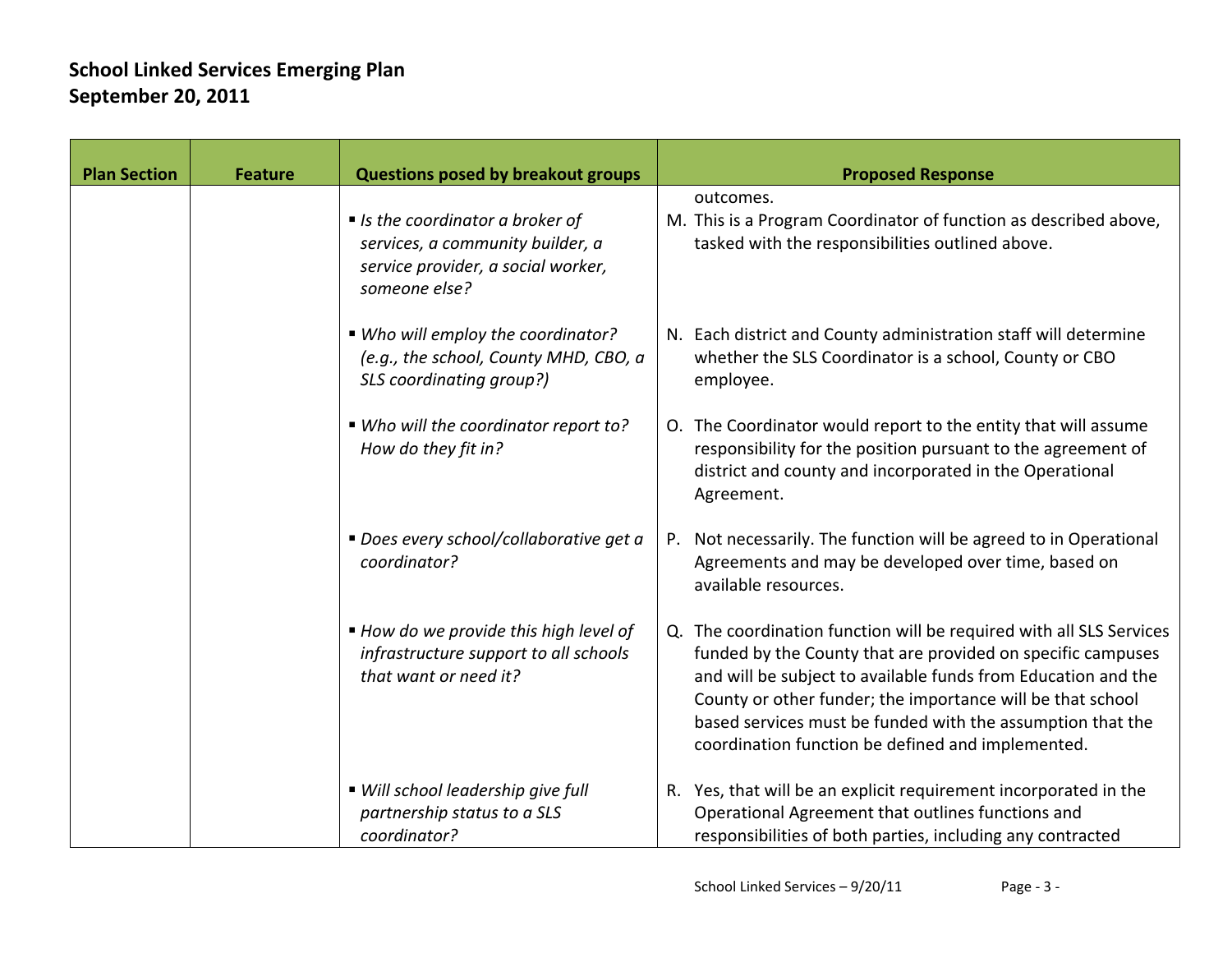| <b>Plan Section</b> | <b>Feature</b>             | <b>Questions posed by breakout groups</b>                                                                                                                                                                                                                    | <b>Proposed Response</b>                                                                                                                                                                                                                                                                                                                                                                                                                                                                                                                                                                                                                                                                                                                                |
|---------------------|----------------------------|--------------------------------------------------------------------------------------------------------------------------------------------------------------------------------------------------------------------------------------------------------------|---------------------------------------------------------------------------------------------------------------------------------------------------------------------------------------------------------------------------------------------------------------------------------------------------------------------------------------------------------------------------------------------------------------------------------------------------------------------------------------------------------------------------------------------------------------------------------------------------------------------------------------------------------------------------------------------------------------------------------------------------------|
|                     |                            | Some schools have up to 20<br>programs, how do we get schools and<br>district buy-in to shed programs that<br>are overlapping, uncoordinated,<br>and/or fragmented?                                                                                          | functions.<br>S. It is proposed that the County and other governmental entities<br>that fund school based programs adopt policies that all<br>schools that receive funding for direct services on campus<br>must agree to the three levels of leadership outlined in the<br>final SLS Plan; and agree to the roles and responsibilities and<br>funding agreement negotiated in a SLS Operational Agreement<br>between districts and the government entity (e.g., County,<br>cities, schools, etc.).                                                                                                                                                                                                                                                     |
|                     |                            | Are schools willing to give up the<br>"perks" they currently get from<br>having so many different<br>organizations and people on campus<br>"helping" them? Different<br>constituencies at the school may<br>value different partners at different<br>levels. | Ultimately it is the funders who have authority to define the<br>conditions of funding services. In this case, the Board of<br>Supervisors and County Superintendents would have to agree<br>on the proposed SLS model.<br>U. Our hope is that Superintendents, SLS management, and CEO's<br>of Community Based Organizations agree that partnerships<br>and coordination is top priority, thus making it a contractual<br>condition that CBO's work together and be evaluated on the<br>strength and effectiveness of those collaborations.<br>V. It is recommended that a consolidated evaluation system be<br>established to measure results based on the SLS "key<br>elements" and to insure that SLS models are measuring agreed<br>to objectives. |
|                     | ■ Service<br>oversight and | ■ This is a complex structure, with<br>many layers, requiring a lot of                                                                                                                                                                                       | W. Possibly. The structure is not considered complex, given that<br>both education and service funding entities have policy,                                                                                                                                                                                                                                                                                                                                                                                                                                                                                                                                                                                                                            |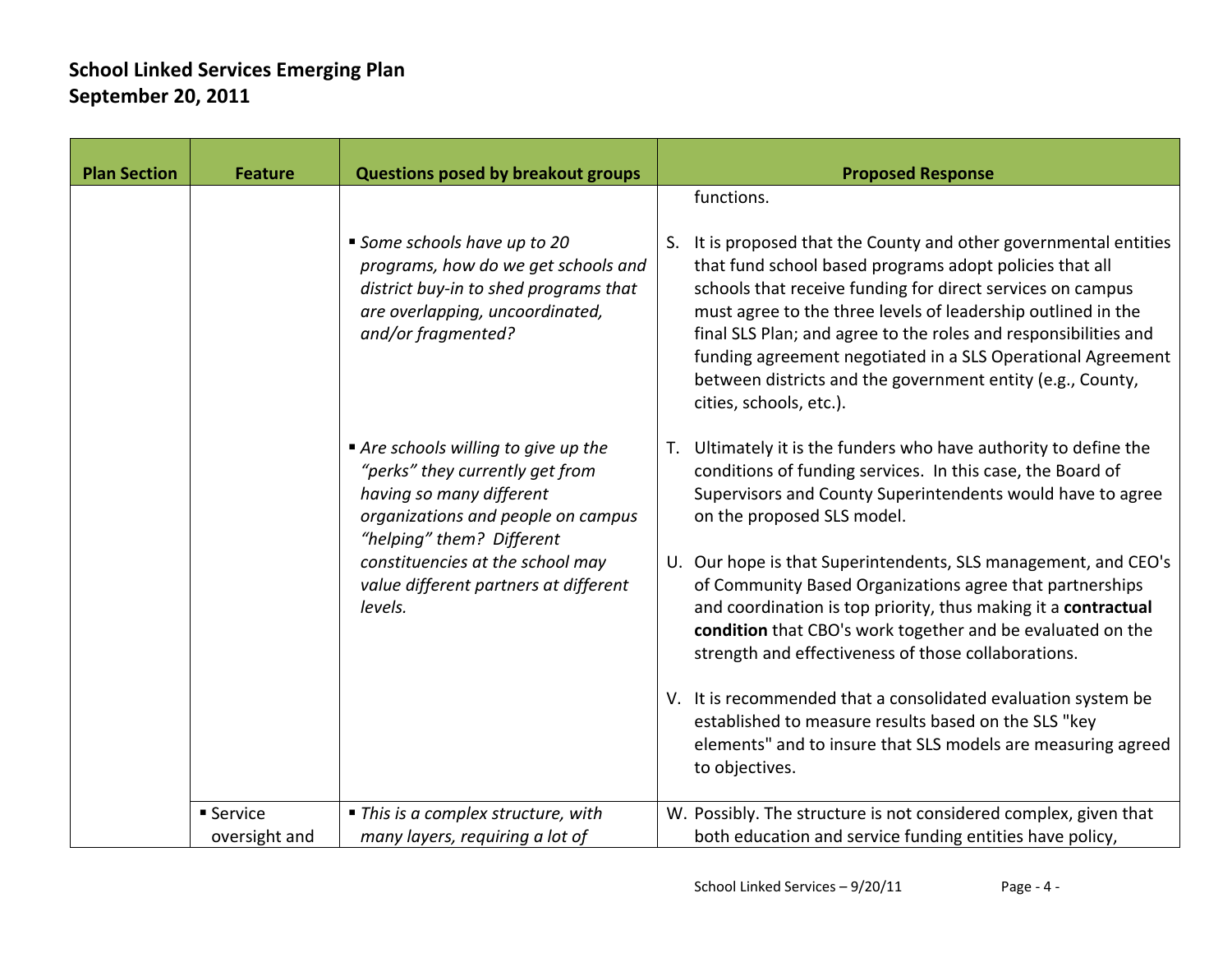| <b>Plan Section</b> | <b>Feature</b> | <b>Questions posed by breakout groups</b>                                                                                   | <b>Proposed Response</b>                                                                                                                                                                                                                                                                                                                                                                          |
|---------------------|----------------|-----------------------------------------------------------------------------------------------------------------------------|---------------------------------------------------------------------------------------------------------------------------------------------------------------------------------------------------------------------------------------------------------------------------------------------------------------------------------------------------------------------------------------------------|
|                     | coordination   | resources. Would it be possible for<br>schools to be grouped according to<br>feeder patterns or within school<br>districts? | campus administration, and teaching/service delivery layers<br>of management that would have specific roles and<br>responsibilities for any services provided on campuses with or<br>without SLS.                                                                                                                                                                                                 |
|                     |                |                                                                                                                             | X. Therefore, this structure should not require resources other<br>than what may be needed to put in place an adequate<br>coordination function at the service level. Effective<br>collaborative models of decision making around needs,<br>services and processes require agreements regarding the<br>articulation of clear service and process management role by<br>an identified coordinator. |
|                     |                |                                                                                                                             | Y. It is recommended that districts and county leadership<br>determine how the three levels of leadership (policy, campus,<br>and service delivery) will be implemented on a district by<br>district basis.                                                                                                                                                                                       |
| <b>Services</b>     |                | ■ Will services be limited to evidence-<br>based models?                                                                    | Z. No, services don't have to scientific criteria for Evidenced<br>Based recognition; however it is important that services<br>demonstrate either performance outcome data or a design for<br>measuring how the effectiveness of service will be<br>demonstrated. The key is that services should be funded<br>based on the demonstrated ability to achieve the desired<br>results.               |
|                     |                | ■ What are/could be different service<br>elements and do schools have<br>flexibility to utilize them?                       | AA. The SLS Plan should outline the range of services and<br>interventions from prevention to intensive that should be<br>included in the SLS Plan, and are targeted to the needs<br>identified by the collaborative team on each campus.                                                                                                                                                         |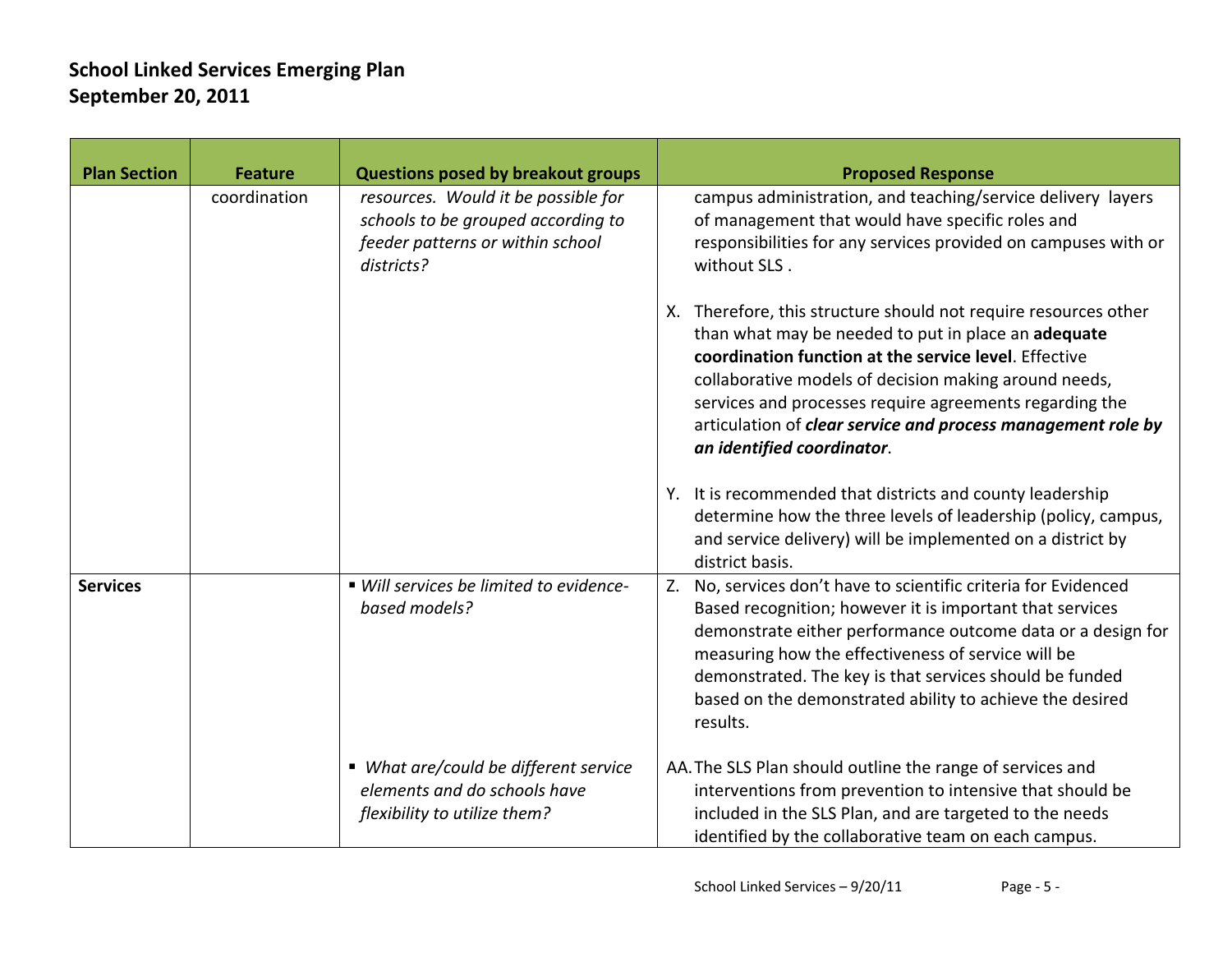| <b>Plan Section</b> | <b>Feature</b> | <b>Questions posed by breakout groups</b>                                                                 | <b>Proposed Response</b>                                                                                                                                                                                                                                                                                                                                     |
|---------------------|----------------|-----------------------------------------------------------------------------------------------------------|--------------------------------------------------------------------------------------------------------------------------------------------------------------------------------------------------------------------------------------------------------------------------------------------------------------------------------------------------------------|
|                     |                |                                                                                                           | BB. It is currently envisioned that schools could opt to use one of<br>the four SLS models, a hybrid of models, or some form of<br>these models, as long as the requirement of "essential<br>elements" is met. Required service elements will be<br>determined by the Steering Committee. Essential elements<br>could be:                                    |
|                     |                |                                                                                                           | 1. Collaborative (partnership between school, parents,<br>service providers, community, etc)<br>2. Continuum of services (refer to pyramid)<br>3. Infrastructure (add learning support component)<br>4. Accountability (data driven, outcome measurements,<br>continual improvements to meet identified needs)                                               |
|                     |                | ■ How will existing services be utilized<br>and leveraged?                                                | CC. For services funded by the County, it is recommended that the<br>County Departments identify those services currently funded<br>that would fall under the administrative umbrella of the SLS<br>Plan; and any new services that would fall under the SLS Plan.<br>It is hoped that other government or funding jurisdictions<br>would agree to the same. |
|                     |                | ■ Will training pertaining to<br>implementation be offered in order to<br>maintain fidelity to the model? | DD. Yes, it is envisioned that the SLS administrative function will<br>include training or access to training for both the SLS<br>organizational model (planning, collaborative development,<br>parent involvement, service coordination, outcomes<br>management); and specific intervention models and practices,                                           |
|                     |                | ■ Will services focus on a continuum of                                                                   | EE. Yes, it is envisioned that the SLS Plan will have the intent of                                                                                                                                                                                                                                                                                          |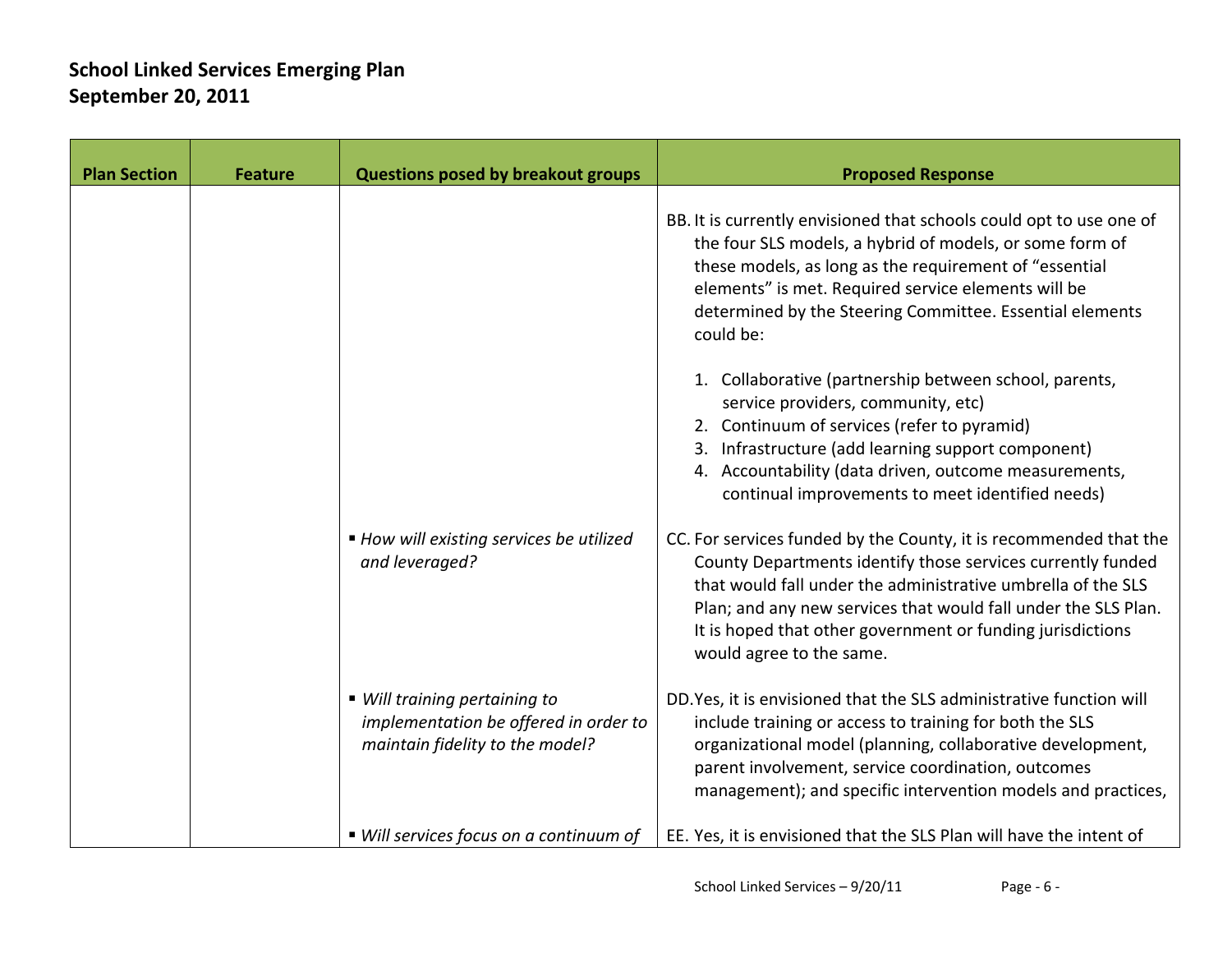| <b>Plan Section</b> | <b>Feature</b> | <b>Questions posed by breakout groups</b>                                                                                                                                                                                                                                                                         | <b>Proposed Response</b>                                                                                                                                                                                                                                                                                                                                                                                                                                                                                                                        |
|---------------------|----------------|-------------------------------------------------------------------------------------------------------------------------------------------------------------------------------------------------------------------------------------------------------------------------------------------------------------------|-------------------------------------------------------------------------------------------------------------------------------------------------------------------------------------------------------------------------------------------------------------------------------------------------------------------------------------------------------------------------------------------------------------------------------------------------------------------------------------------------------------------------------------------------|
|                     |                | care beginning at birth through<br>school age? *Definition of schools<br>needs to be 0-12 <sup>th</sup> grade (needs to be<br>inclusive of children ages 0-5). How<br>will the services being offered<br>through the FIRST 5 Family Resource<br>Centers and the KidConnections<br>Provider network be integrated? | covering the scope of birth to grade 12; and that key funding<br>partners will be invited and encouraged to "integrate" their<br>lines of service into the SLP Plan. This will be accomplished<br>through agreements memorialized in policy and Operational<br>Agreements.                                                                                                                                                                                                                                                                      |
|                     |                | ■ How will data be used to assess and<br>prioritize the service needs of<br>schools?                                                                                                                                                                                                                              | FF. Our students deserve top quality effectives services, thus<br>agreements amongst traditional partners must insure clarity of<br>service expectations, specific service requirements, roles, and<br>performance outcome measures.                                                                                                                                                                                                                                                                                                            |
|                     |                |                                                                                                                                                                                                                                                                                                                   | GG. It is envisioned that key data from both education and the<br>health and human service domains will be an important<br>aspect of the SLS Plan. Therefore, policy agreements between<br>those entities that have data should be included in the SLS<br>Plan. One of the key elements of SLS is that data will be used<br>to inform effective policy and practice. Schools or districts<br>interested in participating in SLS will be required to utilize<br>data in order to determine and prioritize the service needs of<br>their schools. |
|                     |                | ■ How will you prioritize which schools<br>get what services?                                                                                                                                                                                                                                                     | HH. While our vision is for all children in the County to have access<br>to the education and support services that will help them<br>succeed, It is envisioned that the SLS Plan will prioritize those<br>schools with data indicators that demonstrate need for public<br>funded health and human services, some examples of which                                                                                                                                                                                                            |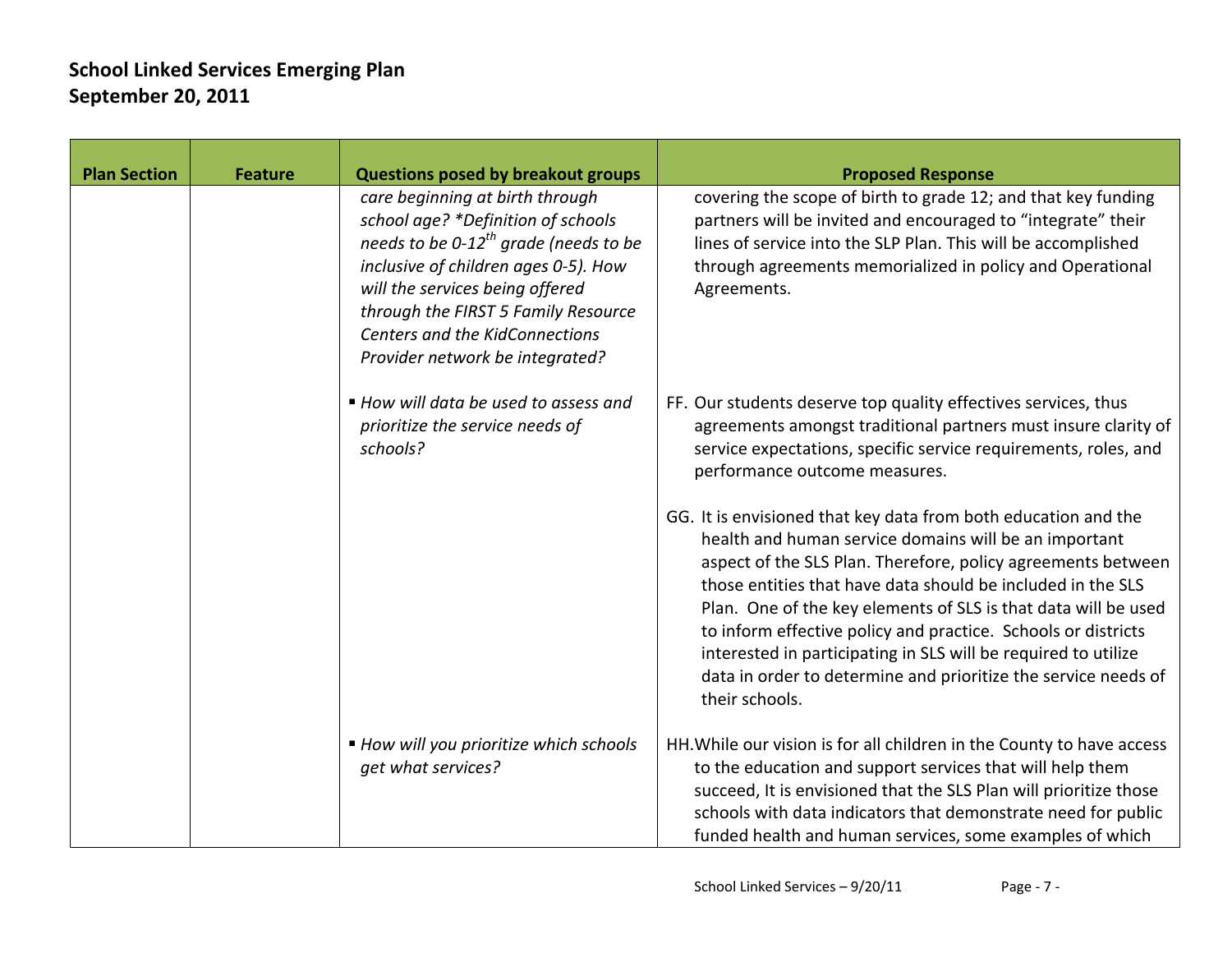| <b>Plan Section</b> | <b>Feature</b> | <b>Questions posed by breakout groups</b>                                                                                                  | <b>Proposed Response</b>                                                                                                                                                                                                                                                                                                                                                                                                                                                                                                                                                                                  |
|---------------------|----------------|--------------------------------------------------------------------------------------------------------------------------------------------|-----------------------------------------------------------------------------------------------------------------------------------------------------------------------------------------------------------------------------------------------------------------------------------------------------------------------------------------------------------------------------------------------------------------------------------------------------------------------------------------------------------------------------------------------------------------------------------------------------------|
|                     |                |                                                                                                                                            | are: underperforming test scores, poverty level of surrounding<br>neighborhoods, dropout rates, crimes citations, expulsions,<br>suspensions and truancy rates; and health needs.                                                                                                                                                                                                                                                                                                                                                                                                                         |
| <b>Funding</b>      | • Source       | ■ What resources will be made<br>available to schools to make it work?<br>■ Will resources be made available for<br>conducting engagement? | II. Funding comes from multiple sources (County General Fund,<br>grants, MHSA, Medi-Cal, cities, private sector)<br>JJ. County agency heads will meet and discuss resources and<br>funding that can be directed to SLS. This will form the initial<br>funding pool for SLS.<br>KK. Schools and districts would be asked to match funding or in-<br>kind to the extent possible. We propose 3 tiers of<br>funding/investment:<br>Planning grant (to discuss and plan for "essential<br>1.<br>elements")<br>Technical assistance (to start up implementation, includes<br>2.<br>funding for infrastructure) |
|                     |                | ■ Will school districts be required to<br>invest fiscal resources in order to<br>encourage fidelity and buy-in?                            | Support for services<br>3.<br>LL. Yes, to the extent possible. This is one of the Tenets of SLS.                                                                                                                                                                                                                                                                                                                                                                                                                                                                                                          |
|                     |                | ■ What is the total funding amount for<br>school-linked services and how will it<br>be prioritized?                                        | MM. Currently only PEI Project 2 funding is available to commit to<br>SLS. The funding plans already completed through local<br>MHSA process and is ready for implementation. Next step<br>would be for County Departments to identify any<br>programs/funding which fit with SLS Plan.                                                                                                                                                                                                                                                                                                                   |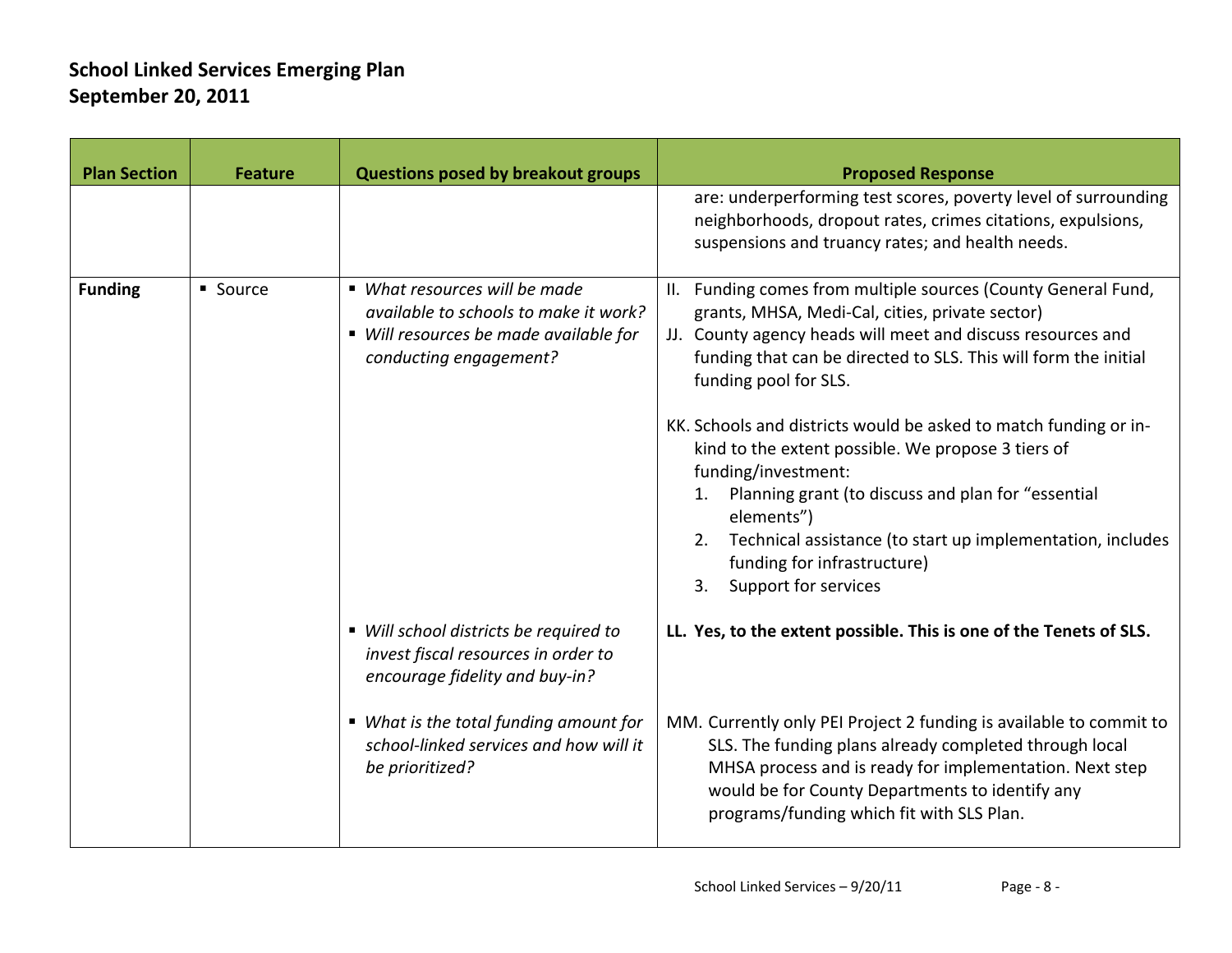| <b>Plan Section</b> | <b>Feature</b>   | <b>Questions posed by breakout groups</b>                                                                                                                                                                               | <b>Proposed Response</b>                                                                                                                                                                                                                                                                                                                      |
|---------------------|------------------|-------------------------------------------------------------------------------------------------------------------------------------------------------------------------------------------------------------------------|-----------------------------------------------------------------------------------------------------------------------------------------------------------------------------------------------------------------------------------------------------------------------------------------------------------------------------------------------|
|                     |                  | ■ What is the sustainability plan?                                                                                                                                                                                      | NN. To be determined                                                                                                                                                                                                                                                                                                                          |
|                     |                  | • This is a very ambitious plan, where<br>are the resources to implement it?                                                                                                                                            | OO. Within current resources of the districts and public funding<br>agencies.                                                                                                                                                                                                                                                                 |
|                     |                  | • Will technical assistance be provided<br>to schools to help them develop a<br>plan, form a collaborative and apply<br>for this "school of excellence" model?                                                          | PP. Yes, to the extent resources are available. This needs to be<br>discussed among County Departments and determined.                                                                                                                                                                                                                        |
|                     | ■ Restrictions   | No questions                                                                                                                                                                                                            | QQ. Variable by funding source                                                                                                                                                                                                                                                                                                                |
|                     | ■ Procurement    | • Single point of procurement has the<br>potential for transforming how we<br>help children and families - not only<br>at the schools, but throughout the<br>County. How would the single point<br>of procurement work? | RR. Once agency heads (MHD, SSA, Probation, DADS, Public<br>Health, VMC, First Five, etc) agree to those services that are a<br>fit for the SLS Plan, they would need to agree upon the<br>consolidated administrative structure for SLS. We proposed<br>that this occur before the next meeting and incorporated into<br>the draft SLS Plan. |
| <b>Planning</b>     | · Model          | No questions                                                                                                                                                                                                            | SS. The SLS model was developed by County-wide collaborative<br>planning team chaired by County and Education leadership<br>with invited membership from schools, districts, law<br>enforcement, CBOs, consumers, etc., to detail SLS framework                                                                                               |
| <b>Roles</b>        | <b>Education</b> | No questions                                                                                                                                                                                                            | TT. Specific invited Education leaders were involved on strategic<br>planning committee                                                                                                                                                                                                                                                       |
|                     | ■ School         | ■ How do we get schools to apply?<br>What's the "hook" to help<br>administrators buy in and take the<br>opportunity?                                                                                                    | UU. Primarily through opportunity for on campus services,<br>improved academic outcomes, technical assistance,<br>collaborative development, and inclusion in grant funding.                                                                                                                                                                  |